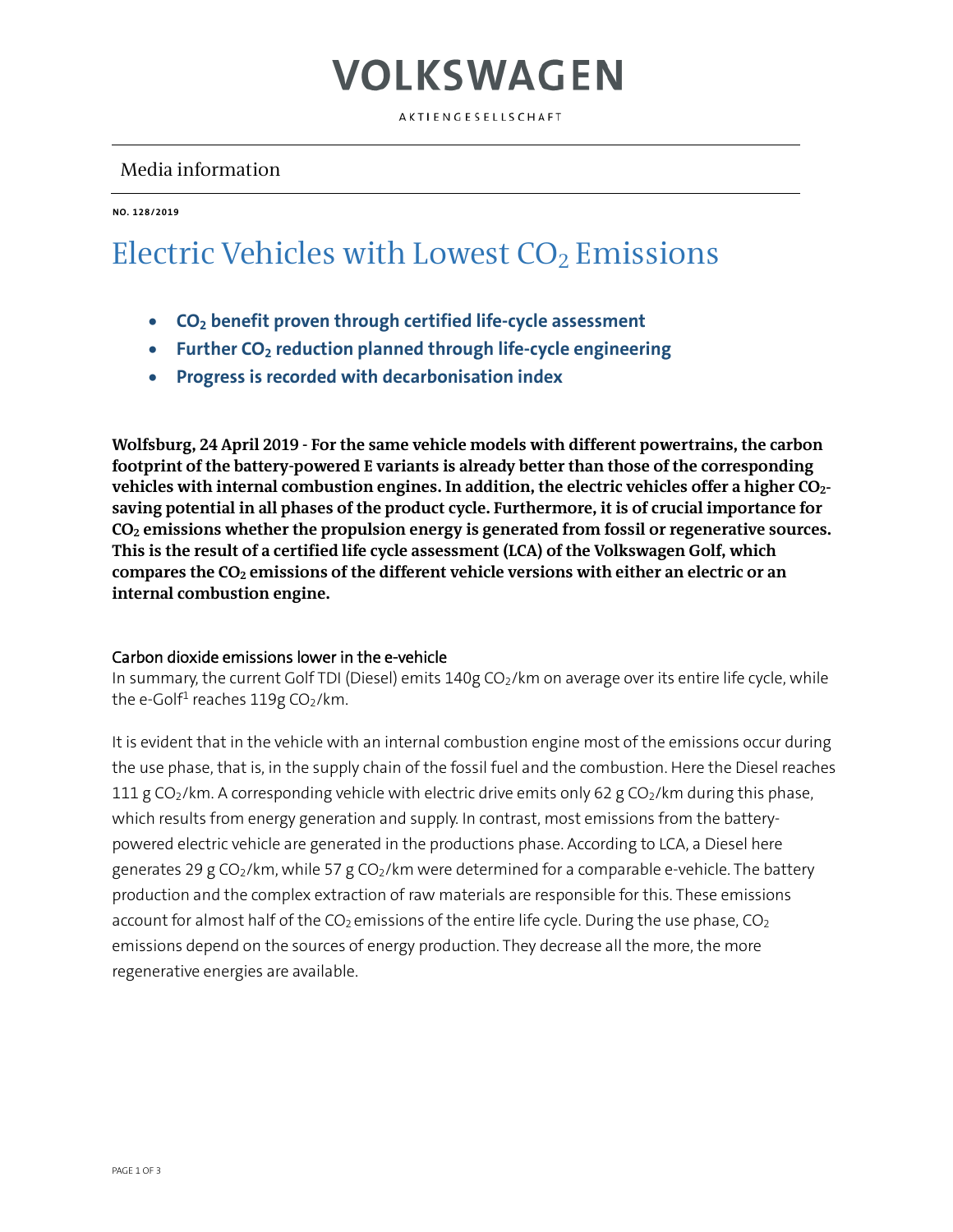# **VOLKSWAGEN**

AKTIENGESELLSCHAFT

 $\mathcal{L}_\mathcal{L} = \{ \mathcal{L}_\mathcal{L} = \{ \mathcal{L}_\mathcal{L} = \{ \mathcal{L}_\mathcal{L} = \{ \mathcal{L}_\mathcal{L} = \{ \mathcal{L}_\mathcal{L} = \{ \mathcal{L}_\mathcal{L} = \{ \mathcal{L}_\mathcal{L} = \{ \mathcal{L}_\mathcal{L} = \{ \mathcal{L}_\mathcal{L} = \{ \mathcal{L}_\mathcal{L} = \{ \mathcal{L}_\mathcal{L} = \{ \mathcal{L}_\mathcal{L} = \{ \mathcal{L}_\mathcal{L} = \{ \mathcal{L}_\mathcal{$ 

#### Life cycle assessment as a tool for holistic analysis

Life cycle assessment is an intricate, complex, and internationally standardized procedure to research the ecological balance sheet of vehicles. Among other things, the carbon dioxide emissions are investigated during all product stages of the automobile:

- The emissions generated by the extraction of raw materials, the production of components, and the assembly are included in the production.
- The use phase includes both the emissions of the fuel and electricity supply, and especially those of vehicle operation over 200,000 km,
- Recycling evaluates dismantling and potential savings through recycling.

With the findings from the "Life Cycle Assessment", Volkswagen can derive additional emissionreducing measures for "Life Cycle Engineering" and specifically optimize the  $CO<sub>2</sub>$  balance.

#### Further reduction of  $CO<sub>2</sub>$  emissions is planned in all product stages

Improvements in lithium-ion battery technology and supply chain optimizations lower the carbon footprint during battery manufacturing for the first ID. model planned for 2020 by more than 25 percent per kilowatt hour (kWh) of battery capacity compared with the e-Golf. When using regenerative energy, the reduction potential is almost 50 percent.

By far the greatest potential for reducing  $CO<sub>2</sub>$  emissions arises from the source of energy applied during the use phase. If electricity for driving during the use phase is obtained exclusively from renewable sources, CO<sub>2</sub> emissions of 62 g CO<sub>2</sub>/km in today's EU electricity mix will drop to just 2 g CO<sub>2</sub>/km.

Against this backdrop, since the beginning of the year, in Germany the subsidiary Group Elli (Electric Life) has been offering customers and third parties "Volkswagen Naturstrom", which exclusively comes from renewable energy sources.

Recycling the vehicle offers further opportunities to reduce  $CO<sub>2</sub>$  emissions through the circular economy. Thus, a pilot plant for recycling is currently being built at the Volkswagen location Salzgitter. There, from end-of-life batteries - that is, batteries that no longer store enough energy due to aging - a new raw material (black powder) for the cathodes of new batteries is to be obtained. This results in a potential CO2 reduction of up to 25 percent. However, the group does not expect significant amounts of batteries for industrial-scale recycling until the end of the 2020s.

#### 30 percent CO2 reduction by 2025 traceable through the decarbonisation index

The decarbonisation index (DKI) measures the  $CO<sub>2</sub>$  emissions of an average vehicle of the Volkswagen Group over its life cycle. The DKI is measured in tons of  $CO<sub>2</sub>$  equivalent per vehicle. In 2015, the figure was 43.6 and, according to the Volkswagen Group's target, it should decrease by 30 percent by 2025.